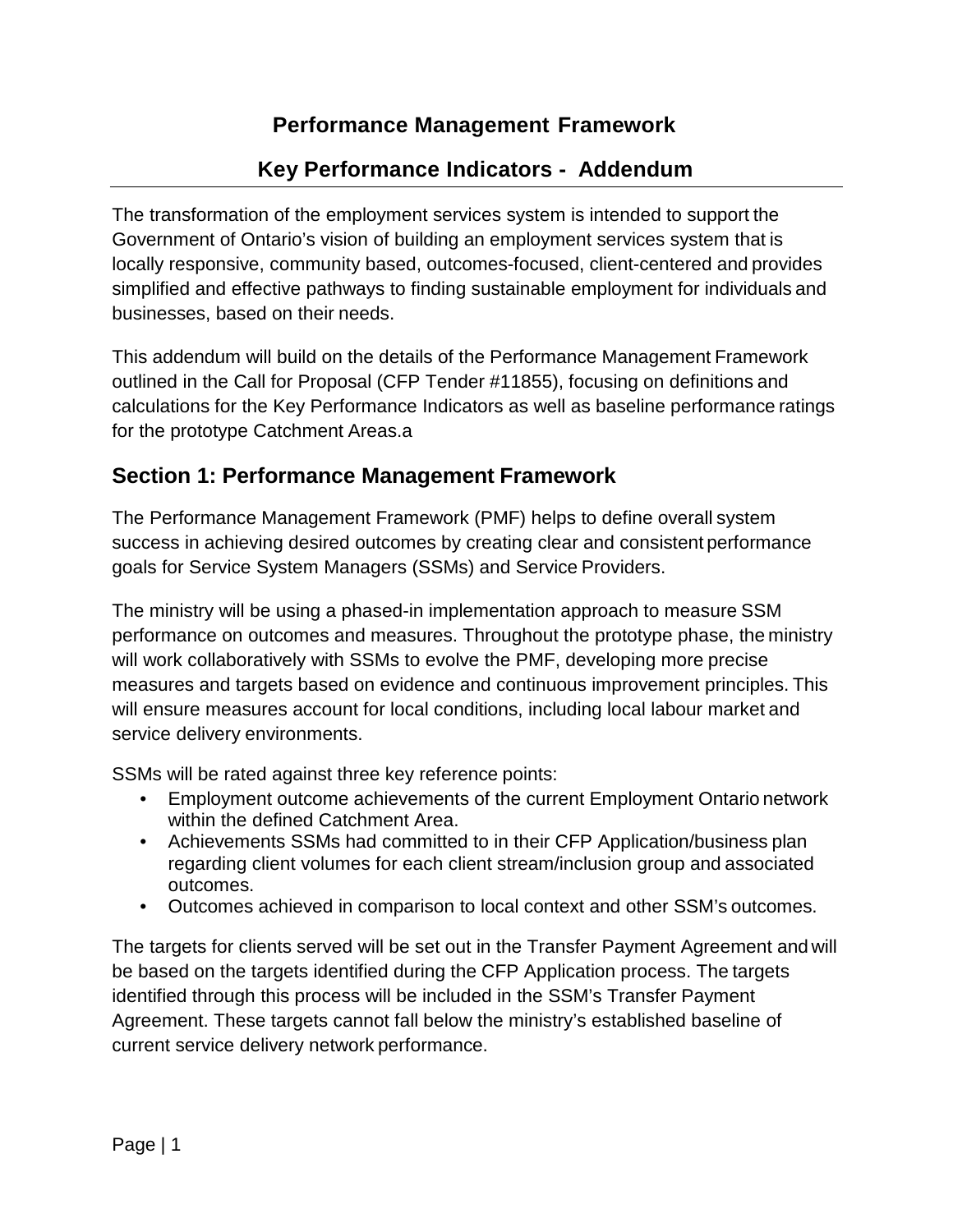SSM performance will be tracked throughout the year to measure progress towards the identified targets. Performance will be assessed as "Exceeds," "Meets" and "Not Meeting" for each measure as per the identified targets. Targets will be reassessed through the annual business planning process.

A complete overview of the Performance Management Framework can be found in Section 5 of the Ministry of Training, Colleges and Universities' Call for Proposal for Service System Managers (CFP Tender #11855).

# **Section 2: Overview of Key Performance Indicators**

SSMs will be held accountable for the measures outlined in the following tables. The indicators in Table 2 are not tied to SSM performance-based funding, but will be used to evaluate overall SSMs performance:

Table 2: Key Performance Indicators

| <b>Key Performance Indicators</b>                                                         | Annual<br><b>Performance</b><br><b>Ratings</b><br><b>Ministry</b><br><b>Monitoring</b> | <b>Annual</b><br><b>Performance</b><br><b>Ratings</b><br><b>Ministry</b><br><b>Monitoring</b> | <b>Annual</b><br><b>Performance</b><br><b>Ratings</b><br><b>Ministry</b><br><b>Monitoring</b> |
|-------------------------------------------------------------------------------------------|----------------------------------------------------------------------------------------|-----------------------------------------------------------------------------------------------|-----------------------------------------------------------------------------------------------|
| Stream A: % of Clients<br>$\bullet$<br>in each client segment<br>that are served          | <b>Exceeds</b>                                                                         | <b>Meets</b>                                                                                  | Not meeting                                                                                   |
| Stream B: % of Clients<br>$\bullet$<br>in each client segment<br>that are served          | <b>Exceeds</b>                                                                         | <b>Meets</b>                                                                                  | Not meeting                                                                                   |
| Stream C: % of Clients<br>$\bullet$<br>in each client segment<br>that are served          | <b>Exceeds</b>                                                                         | <b>Meets</b>                                                                                  | Not meeting                                                                                   |
| % of ODSP Clients<br>$\bullet$<br>Served                                                  | <b>Exceeds</b>                                                                         | <b>Meets</b>                                                                                  | Not meeting                                                                                   |
| % of General<br>$\bullet$<br><b>Population Clients with</b><br><b>Disabilities Served</b> | <b>Exceeds</b>                                                                         | <b>Meets</b>                                                                                  | Not meeting                                                                                   |
| % of Francophone<br>$\bullet$<br><b>Clients Served</b>                                    | <b>Exceeds</b>                                                                         | <b>Meets</b>                                                                                  | Not meeting                                                                                   |

#### **Clients with complex needs are served[1,](#page-1-0) [2](#page-1-1)**

<sup>1</sup> Clients served is defined as: Completion of activities mutually agreed to by the Service Provider and client in the Employment Action Plan that will lead to employment.

<sup>2</sup> For the purposes of the Performance Management Framework, Clients may be counted more than once per Inclusion group except for the mutually exclusive ODSP and general population Clients with disabilities groups.

<span id="page-1-1"></span><span id="page-1-0"></span> $\overline{a}$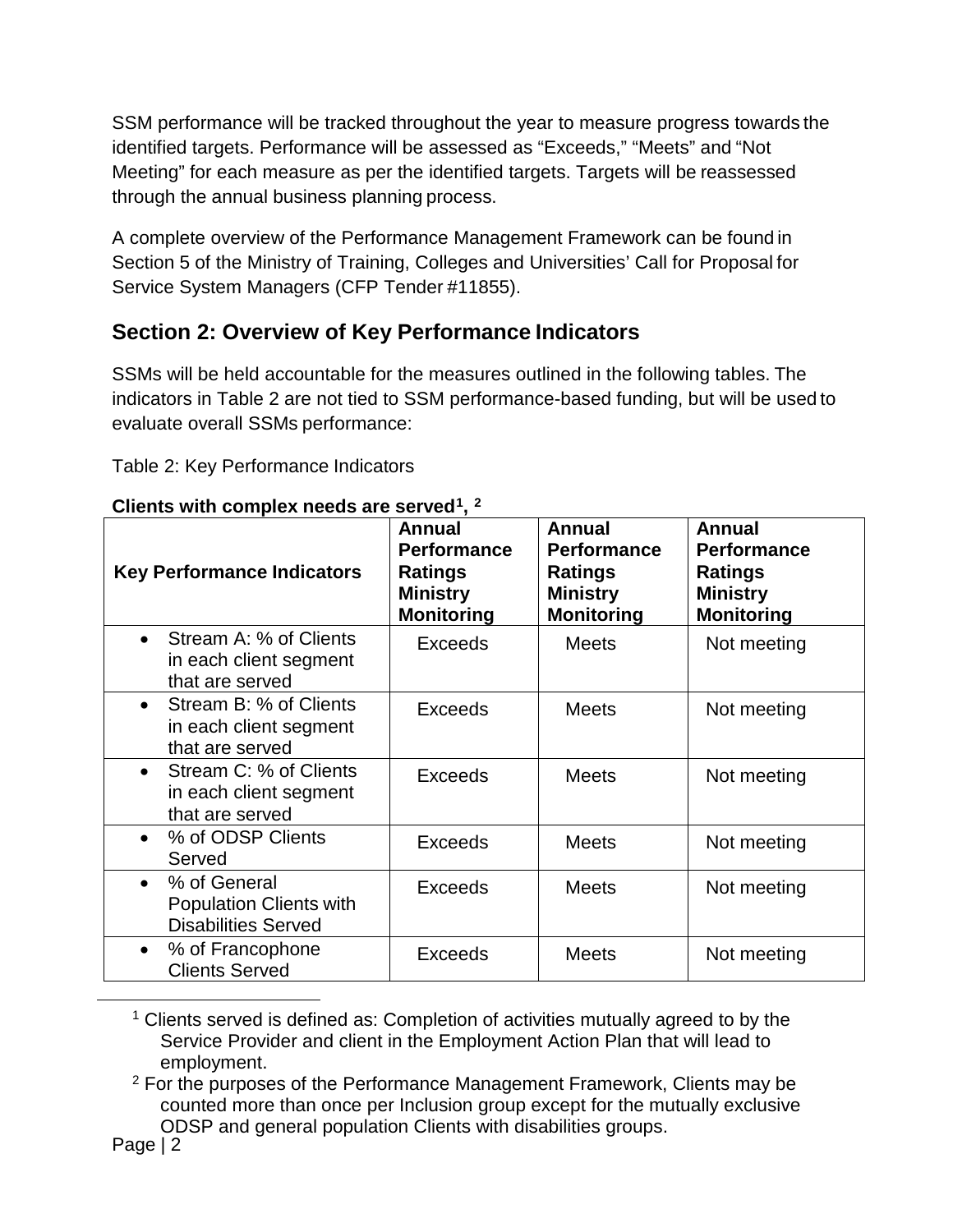| <b>Key Performance Indicators</b>                                     | <b>Annual</b><br><b>Performance</b><br><b>Ratings</b><br><b>Ministry</b><br><b>Monitoring</b> | <b>Annual</b><br><b>Performance</b><br><b>Ratings</b><br><b>Ministry</b><br><b>Monitoring</b> | <b>Annual</b><br><b>Performance</b><br><b>Ratings</b><br><b>Ministry</b><br><b>Monitoring</b> |
|-----------------------------------------------------------------------|-----------------------------------------------------------------------------------------------|-----------------------------------------------------------------------------------------------|-----------------------------------------------------------------------------------------------|
| • % of Indigenous Clients<br>Served                                   | <b>Exceeds</b>                                                                                | <b>Meets</b>                                                                                  | Not meeting                                                                                   |
| • % of Youth with Higher<br><b>Support Needs Served</b>               | <b>Exceeds</b>                                                                                | <b>Meets</b>                                                                                  | Not meeting                                                                                   |
| % of Clients in each client<br>segment that are served<br>Stream A    | Exceeds                                                                                       | <b>Meets</b>                                                                                  | Not meeting                                                                                   |
| o% of Clients in each client<br>segment that are served<br>Stream B   | Exceeds                                                                                       | <b>Meets</b>                                                                                  | Not meeting                                                                                   |
| % of Clients in each client<br>segment that are served<br>Stream C    | Exceeds                                                                                       | <b>Meets</b>                                                                                  | Not meeting                                                                                   |
| % of ODSP Clients Served<br>$\bullet$                                 | <b>Exceeds</b>                                                                                | <b>Meets</b>                                                                                  | Not meeting                                                                                   |
| % of General Population<br><b>Clients with Disabilities</b><br>Served | <b>Exceeds</b>                                                                                | <b>Meets</b>                                                                                  | Not Meeting                                                                                   |
| % of Francophone Clients<br>Served                                    | <b>Exceeds</b>                                                                                | <b>Meets</b>                                                                                  | Not meeting                                                                                   |
| % of Indigenous Clients<br>Served                                     | <b>Exceeds</b>                                                                                | <b>Meets</b>                                                                                  | Not meeting                                                                                   |
| % of Youth with Higher<br>$\bullet$<br><b>Support Needs Served</b>    | <b>Exceeds</b>                                                                                | <b>Meets</b>                                                                                  | Not meeting                                                                                   |
| % of Clients Served                                                   | <b>Exceeds</b>                                                                                | Meets                                                                                         | Not meeting                                                                                   |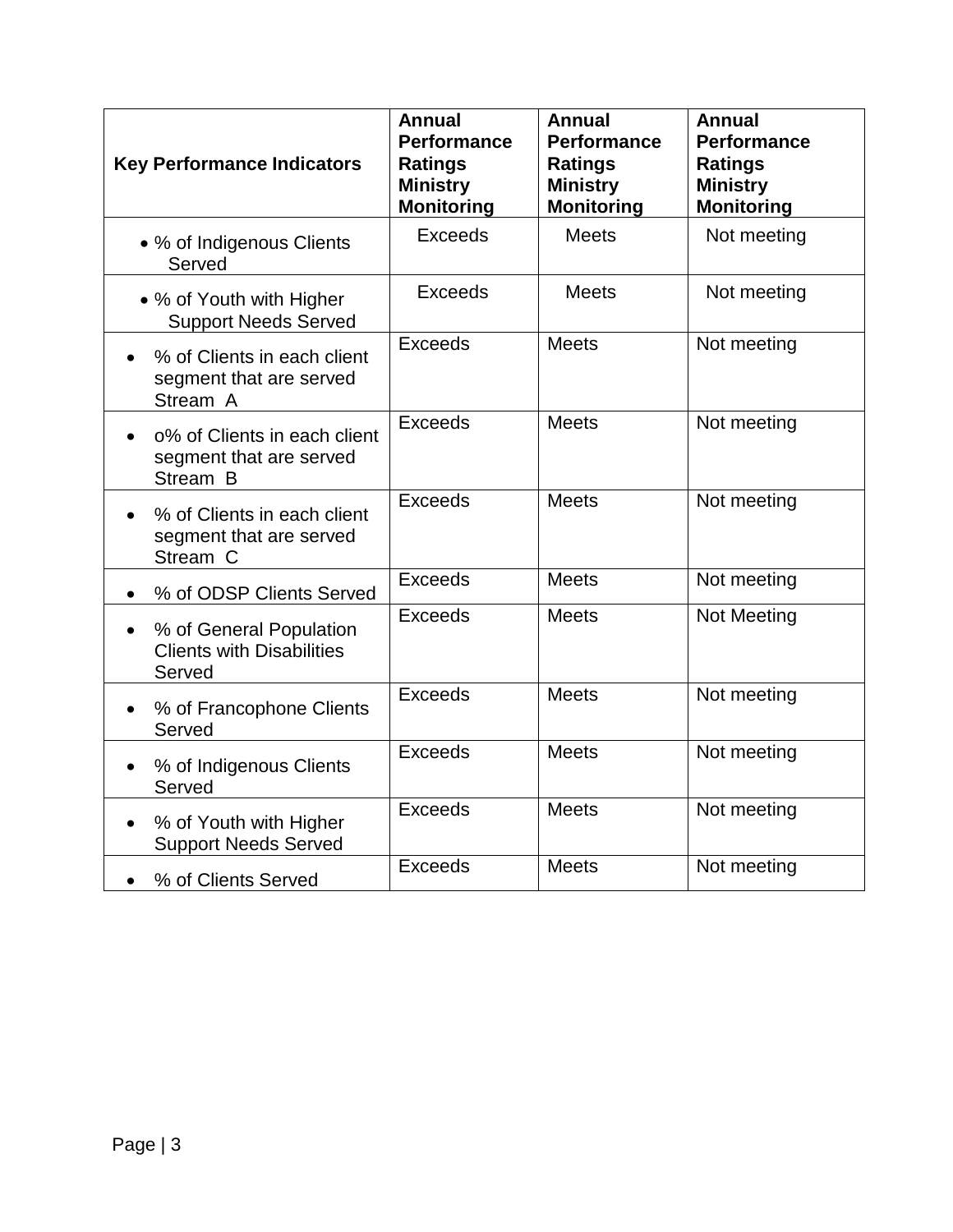# **Clients' progress towards employment**

| <b>Key Performance</b><br><b>Indicators</b> | <b>Annual</b><br><b>Performance</b><br><b>Ratings</b><br><b>Ministry</b><br><b>Monitoring</b> | <b>Annual</b><br><b>Performance</b><br><b>Ratings</b><br><b>Ministry</b><br><b>Monitoring</b> | <b>Annual</b><br><b>Performance</b><br><b>Ratings</b><br><b>Ministry</b><br><b>Monitoring</b> |
|---------------------------------------------|-----------------------------------------------------------------------------------------------|-----------------------------------------------------------------------------------------------|-----------------------------------------------------------------------------------------------|
| <b>Completion of Placement</b>              | <b>Exceeds</b>                                                                                | <b>Meets</b>                                                                                  | Not meeting                                                                                   |
| Completion of<br>Training/Education         | <b>Exceeds</b>                                                                                | <b>Meets</b>                                                                                  | Not meeting                                                                                   |
| <b>Client Satisfaction</b>                  | <b>Exceeds</b>                                                                                | <b>Meets</b>                                                                                  | Not meeting                                                                                   |
| Client satisfaction with<br>services        | <b>Exceeds</b>                                                                                | <b>Meets</b>                                                                                  | Not meeting                                                                                   |

### **Clients Served**

| <b>Key Performance</b><br><b>Indicators</b> | Annual<br><b>Performance</b><br><b>Ratings</b><br><b>Ministry</b><br><b>Monitoring</b> | Annual<br><b>Performance</b><br><b>Ratings</b><br><b>Ministry</b><br><b>Monitoring</b> | Annual<br>Performance<br><b>Ratings</b><br><b>Ministry</b><br><b>Monitoring</b> |
|---------------------------------------------|----------------------------------------------------------------------------------------|----------------------------------------------------------------------------------------|---------------------------------------------------------------------------------|
| % of Clients Served                         | <b>Exceeds</b>                                                                         | <b>Meets</b>                                                                           | Not meeting                                                                     |

## **Clients' progress towards employment**

| <b>Key Performance</b><br><b>Indicators</b> | <b>Annual</b><br><b>Performance</b><br><b>Ratings</b><br><b>Ministry</b><br><b>Monitoring</b> | <b>Annual</b><br><b>Performance</b><br><b>Ratings</b><br><b>Ministry</b><br><b>Monitoring</b> | <b>Annual</b><br>Performance<br><b>Ratings</b><br><b>Ministry</b><br><b>Monitoring</b> |
|---------------------------------------------|-----------------------------------------------------------------------------------------------|-----------------------------------------------------------------------------------------------|----------------------------------------------------------------------------------------|
| <b>Completion of Placement</b>              | <b>Exceeds</b>                                                                                | <b>Meets</b>                                                                                  | Not meeting                                                                            |
| Completion of<br>Training/Education         | <b>Exceeds</b>                                                                                | <b>Meets</b>                                                                                  | Not meeting                                                                            |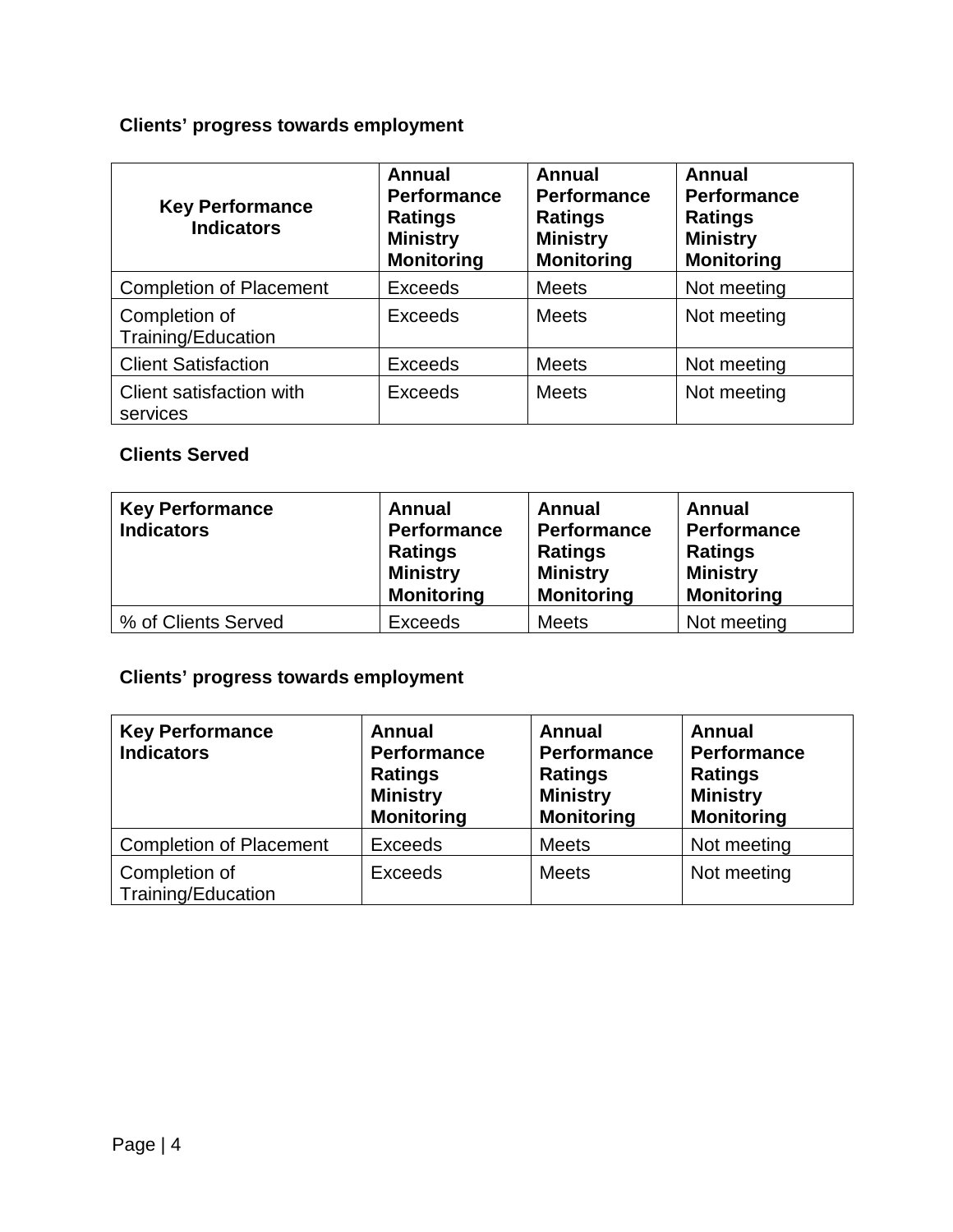#### **Client Satisfaction**

| <b>Key Performance</b><br><b>Indicators</b> | <b>Annual</b><br><b>Performance</b><br><b>Ratings Ministry</b><br><b>Monitoring</b> | <b>Annual</b><br><b>Performance</b><br><b>Ratings</b><br><b>Ministry</b><br><b>Monitoring</b> | Annual<br>Performance<br><b>Ratings</b><br><b>Ministry</b><br><b>Monitoring</b> |
|---------------------------------------------|-------------------------------------------------------------------------------------|-----------------------------------------------------------------------------------------------|---------------------------------------------------------------------------------|
| Client satisfaction with<br>services        | <b>Exceeds</b>                                                                      | <b>Meets</b>                                                                                  | Not meeting                                                                     |

Table 3: The following indicators are tied to SSM performance-based funding:

### **Employment Outcomes**

| <b>Key Performance</b><br><b>Indicators</b>                  | Annual<br><b>Performance</b><br><b>Ratings Ministry</b><br><b>Monitoring</b> | Annual<br><b>Performance</b><br><b>Ratings Ministry</b><br><b>Monitoring</b> | Annual<br><b>Performance</b><br><b>Ratings Ministry</b><br><b>Monitoring</b> |
|--------------------------------------------------------------|------------------------------------------------------------------------------|------------------------------------------------------------------------------|------------------------------------------------------------------------------|
| Stream A:<br>Achievement of<br>Employment<br><b>Outcomes</b> | <b>Exceeds</b>                                                               | <b>Meets</b>                                                                 | Not meeting                                                                  |
| Stream B:<br>Achievement of<br>Employment<br><b>Outcomes</b> | Exceeds                                                                      | <b>Meets</b>                                                                 | Not meeting                                                                  |
| Stream C:<br>Achievement of<br>Employment<br><b>Outcomes</b> | Exceeds                                                                      | <b>Meets</b>                                                                 | Not meeting                                                                  |

#### **Employment Outcomes**

Achievement of Employment Outcomes

| <b>Key Performance</b><br><b>Indicators</b> | <b>Annual</b><br><b>Performance</b><br><b>Ratings Ministry</b><br><b>Monitoring</b> | <b>Annual</b><br><b>Performance</b><br><b>Ratings Ministry</b><br><b>Monitoring</b> | <b>Annual</b><br><b>Performance</b><br><b>Ratings Ministry</b><br><b>Monitoring</b> |
|---------------------------------------------|-------------------------------------------------------------------------------------|-------------------------------------------------------------------------------------|-------------------------------------------------------------------------------------|
| o Stream A                                  | <b>Exceeds</b>                                                                      | <b>Meets</b>                                                                        | Not meeting                                                                         |
| o Stream B                                  | <b>Exceeds</b>                                                                      | <b>Meets</b>                                                                        | Not meeting                                                                         |
| o Stream C                                  | <b>Exceeds</b>                                                                      | <b>Meets</b>                                                                        | Not meeting                                                                         |

The SSM will be required to set employment outcome targets for each stream as follows:

- As of October 1, 2020, outcomes to be achieved at three months
- As of April 1, 2021, outcomes to be achieved at three months and twelve months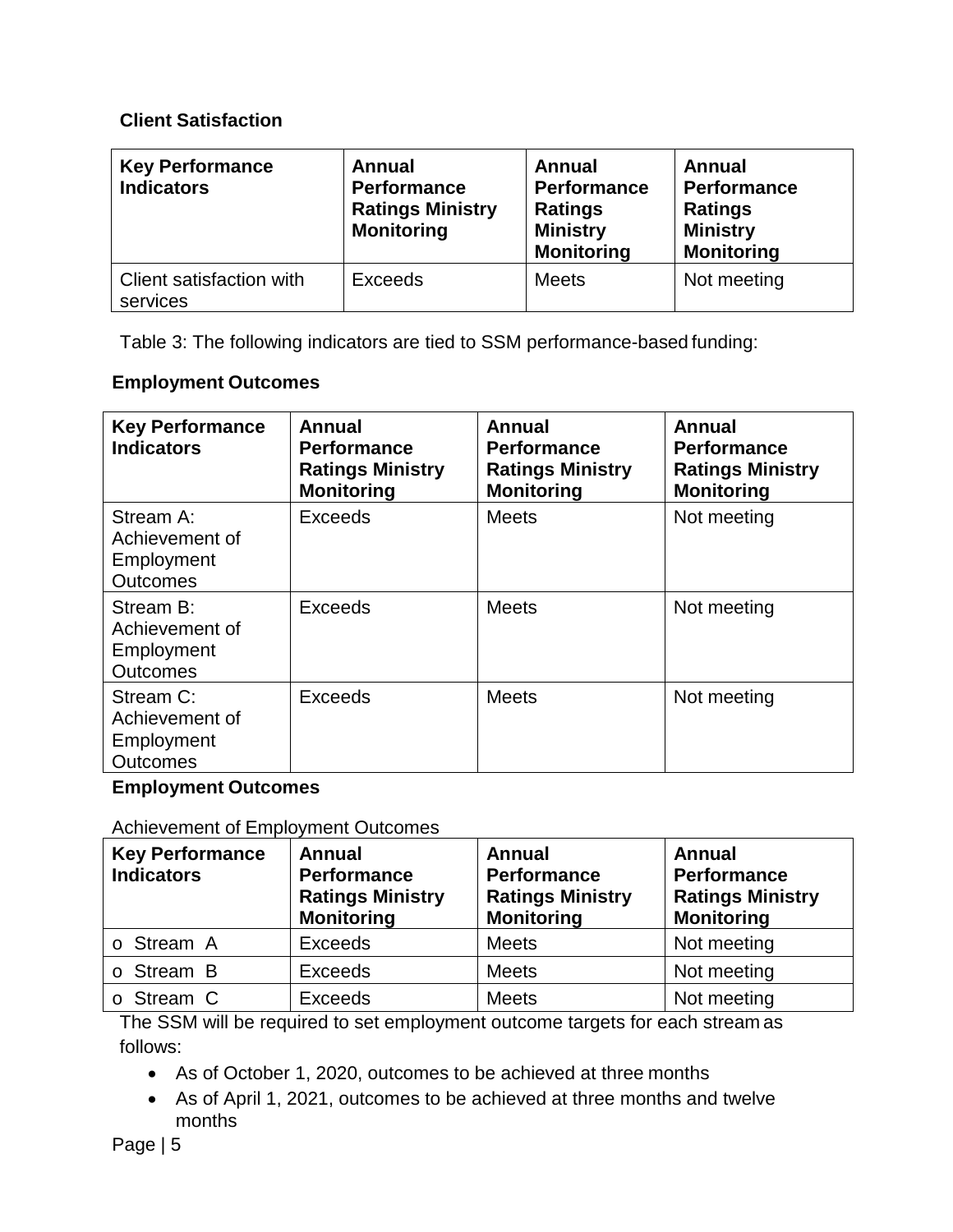## **Section 3: Key Performance Indicator Definitions**

#### **3.1 Clients with Complex Needs are Served**

The Key Performance Indicators within this section are intended to measure the SSM's performance in supporting labour force participation of clients with complex service needs.

### **3.1.1 Percentage of Clients in Each Client Segment that are Served**

A Client is served when they have completed all the activities mutually agreed to by the Service Provider and Client in the Employment Action plan that will lead to employment.

This is calculated in the following way:

• Number of Clients Served in Stream A or B or C / Number Clients Targeted to be served in Stream A or B or C

For example (based on year end data):

- Stream A Target  $= 3,000$
- Stream A Actual Clients Served = 2,700
- % of Clients in Stream A that are served at year end = 90%

#### **3.1.2 Percentage of Ontario Disability Support Program (ODSP) Clients Served**

To be included in this measure, Clients must meet the following criteria:

- The Client has identified their source of income as being from the Ontario Disability Support Program (ODSP); and,
- The Client has met the requirements for Client Served.

**Note:** Family members, for example, spouses and dependents, who do not directly receive ODSP are not captured within this indicator.

This is calculated in the following way:

• Number of ODSP Clients Served / Total Clients Served

For example (based on year end data):

- Actual Number of ODSP Clients Served in all streams = 1,000
- Actual Number of Clients Served in all streams = 4,000
- % of ODSP Clients Served = 25%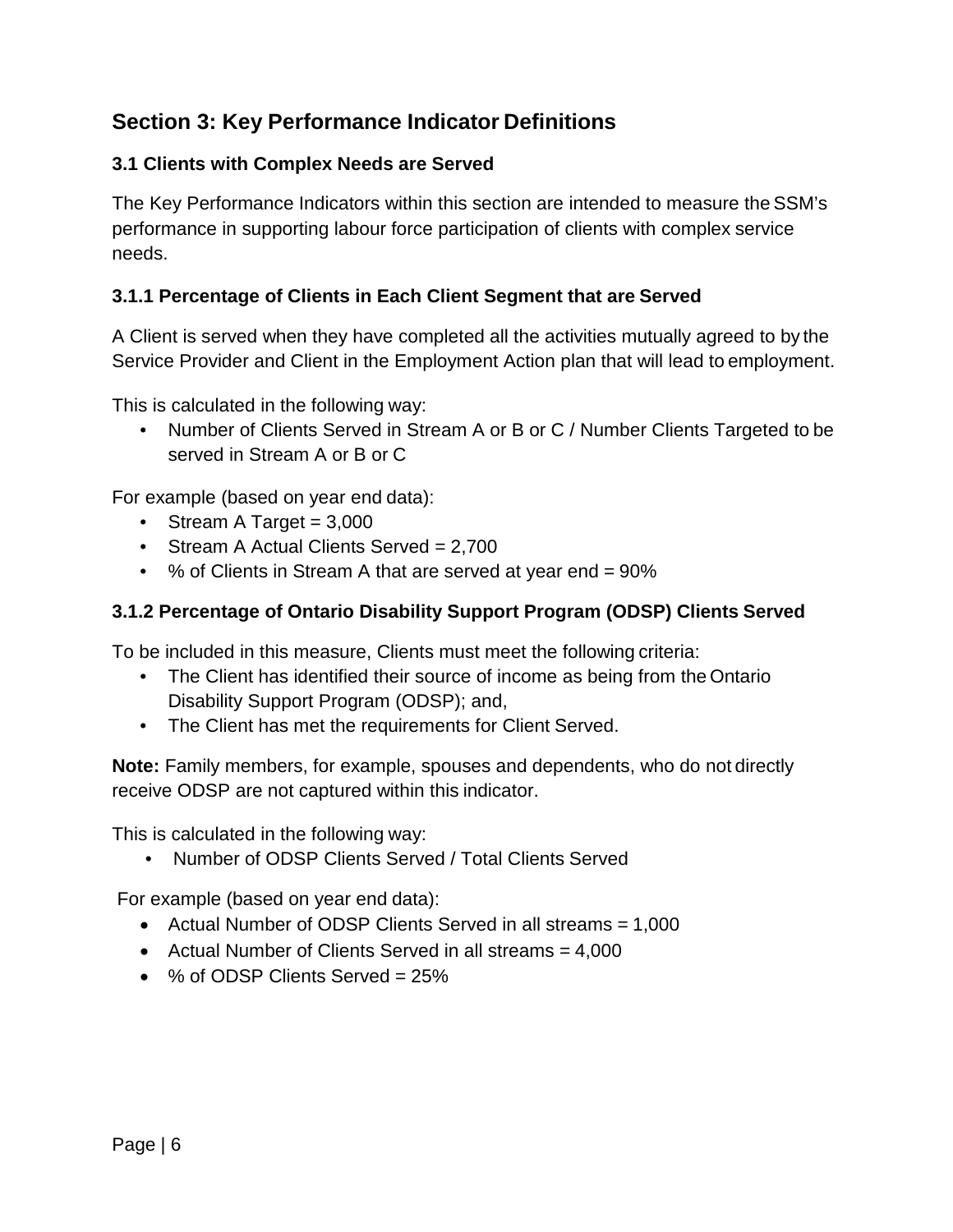### **3.1.3 Percentage of General population Clients with Disabilities Served**

To be included in this measure, the Client must meet the following criteria:

- The Client has self-identified as a Person with Disabilities as defined under the Ontario Human Right's Code 14; and,
- The Client has met the requirements for Client Served.

**Note:** For the purposes of the Performance Management Framework, ODSP Clients Served will be excluded from this calculation. This will ensure that clients are not double counted and provide a more accurate indication of clients served by the SSM.

This is calculated in the following way:

• Number of General Population Clients with Disabilities Served / Total Clients Served

For example (based on year-end data):

- Actual Number of General Population Clients with Disabilities Served in all streams  $= 400$
- Actual Number of Clients Served in all streams = 4,000
- % of General Population Clients with Disabilities Clients Served = 10%

#### **3.1.4 Percentage of Francophone Clients Served**

To be included in this measure, Clients must meet the following criteria:

- The Client has self-identified as a Francophone; and,
- The Client has met the requirements for Client Served.

This is calculated in the following way:

• Number of Francophone Clients Served / Total Clients Served

For example (based on year-end data):

- Actual Number of Francophone Clients Served in all streams = 200
- Actual Number of Clients Served in all streams  $= 4,000$
- % of Francophone Clients Served = 5%

**Note:** Service to Francophone populations, as monitored through the PMF, is in additional to SSM requirements to meet the service delivery needs of French-speaking populations within the Catchment Area. Applicants should refer to the Transfer Payment Agreement for more Information regarding French Language Service requirements.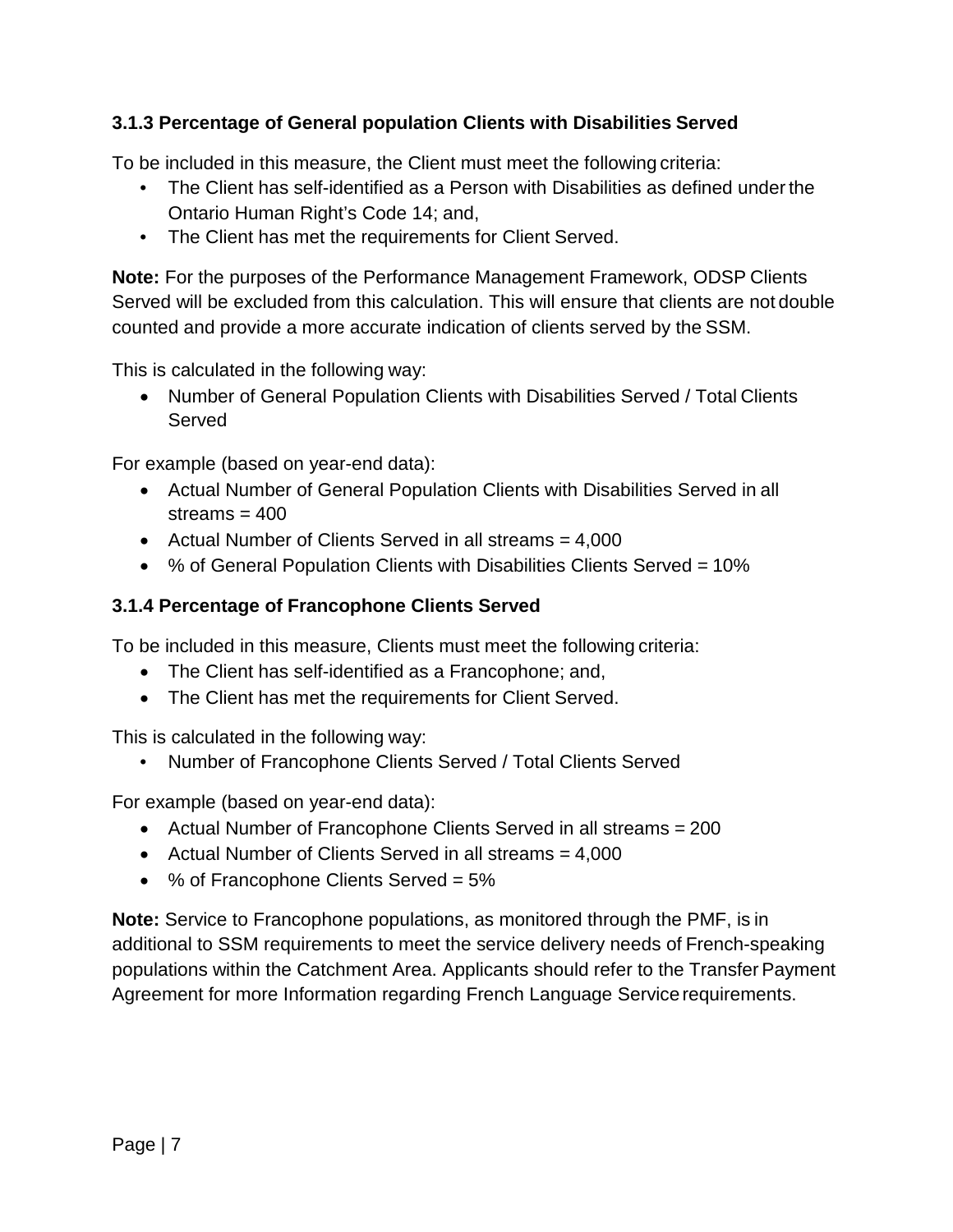### **3.1.5 Percentage of Indigenous Clients Served**

To be included in this measure, Clients must meet the following criteria:

- The Client has self-identified as a First Nation, Inuit or Metis person<sup>3</sup>; and,
- The Client has met the requirements for Client Served.

This is calculated in the following way:

• Number of Indigenous Clients Served / Total Clients Served

For example (based on year end data):

- Actual Number of Indigenous Clients Served in all streams = 160
- Actual Number of Clients Served in all streams = 4,000
- % of Indigenous Clients Served = 4%

### **3.1.5 Percentage of Youth with Higher Support Needs Served**

To be included in this measure, Clients must meet the following criteria:

- The Client is between the ages of 15 and 29;
- The Client has been segmented into Stream C by the Common Assessment tool; and,
- The Client has met the requirements for Client Served.

This is calculated in the following way:

• Number of Youth with High Support Needs Served / Total Clients Served

For example (based on year-end data):

- Actual Number of Youth with Higher Support Needs Served = 1,200
- Actual Number of Clients Served  $= 4,000$
- % of Youth with Higher Support Needs Clients Served = 30%

3 "Indigenous" encompasses First Nation, Inuit and Métis groups and replaces the collective term "Aboriginal" except in legal or official contexts. "Aboriginal" is used in the Canadian Constitution (the Constitution Act, 1982) to refer to certain constitutionally protected rights and the people who hold those rights. The Constitution recognizes three groups of Aboriginal peoples – Indians (First Nation), Inuit and Métis. These are three separate peoples with unique heritages, languages, cultural practices and spiritual beliefs.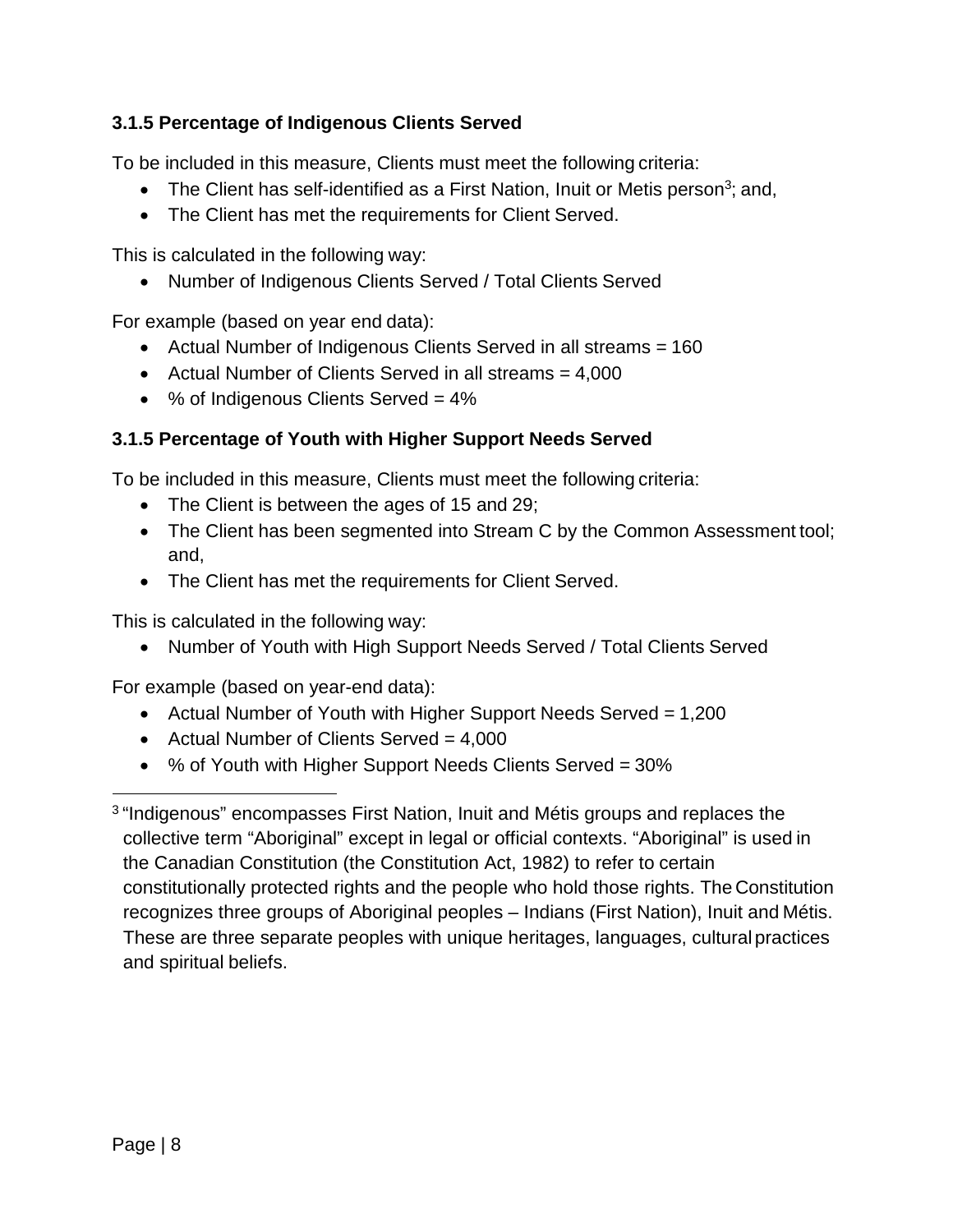### **3.1.6 Percentage of Newcomers Clients Served**

To be included in this measure, Clients must meet the following criteria:

- The Client has been residing in Canada for less than five years;
- The Client is eligible work in Canada with an open work permit; and,
- The Client has met the requirements for Client Served.

**Note:** International Students and Temporary Foreign Workers with a 900-series Social Insurance Number (SIN) are not included in the definition of "Newcomer" as they are not eligible for assisted service program components.

Responses to the following Common Assessment questions, will be used to determine whether a Client will be included in this measure:

- The Client's response to the question, "What date did you arrive in Canada?"
- The Client's Common Assessment completion date.

This is calculated in the following way:

• Number of Newcomer Clients Served / Total Clients Served

For example (based on year end data):

- Actual Number of Newcomer Clients Served in all streams = 800
- Actual Number of Clients Served in all streams = 4,000
- % of Newcomer Clients Served = 20%

## **Section 4: Clients Progress Towards Employment**

#### **4.1 Completion of Placement**

The Completion of Placement indicator reflects services provided within the Employment Action Plan (EAP).

A Placement is defined as any on-the-job training opportunity, up to 6 months in length, with the primary purpose of experiential learning, as formally agreed to by the Service Provider, Employer and Client in the Employment Action Plan.

For the purposes of the Performance Management Framework, Placements must be successfully completed prior to the Client being considered a Client Served.

This is calculated in the following way:

• Number of Completed Placements/ Total Clients Served

For example (based on year-end data):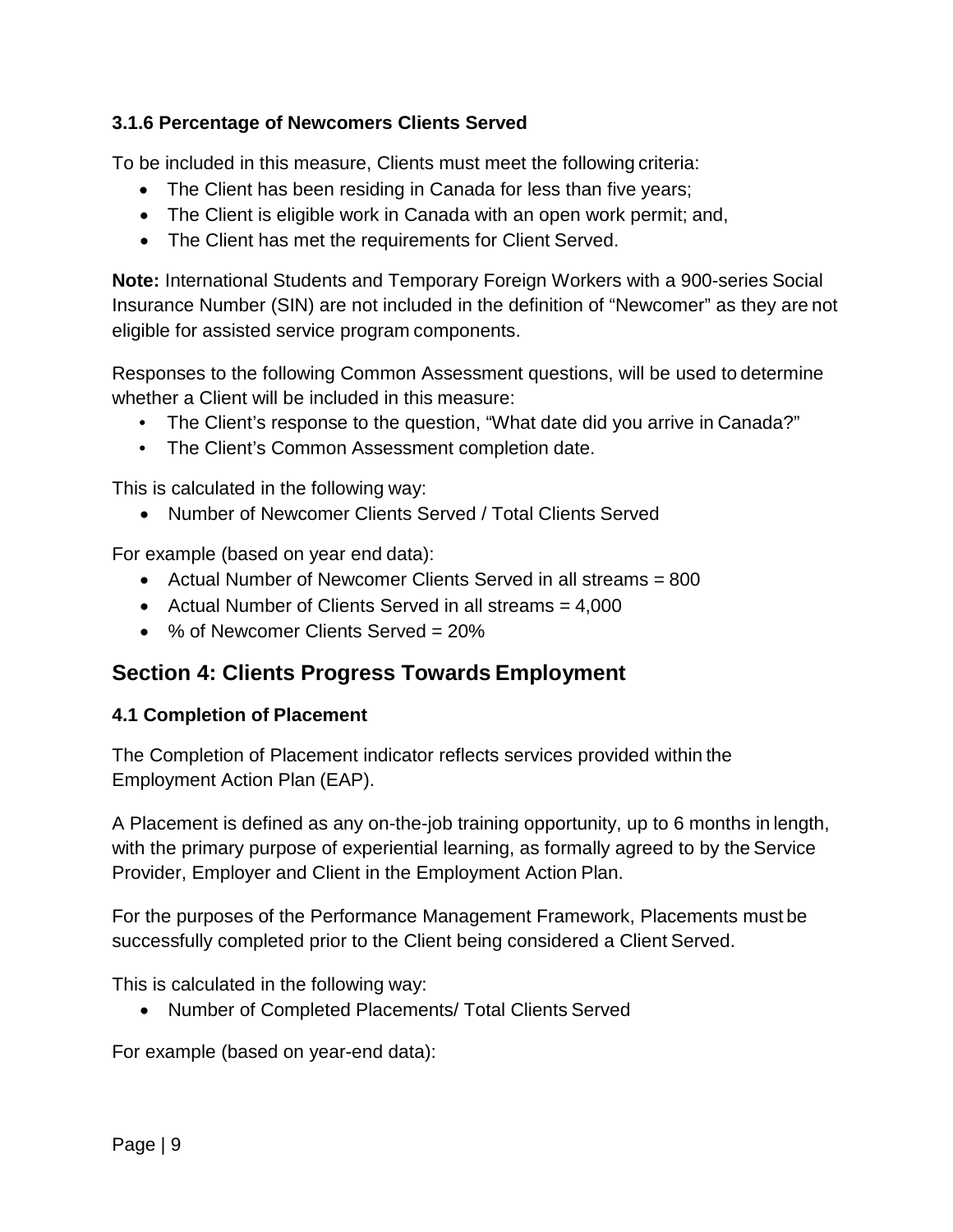- Actual Number of Completed Placements in all streams = 800
- Actual Number of Clients Served in all streams = 4,000
- Completion of Placement = 20%

### **4.2 Completion of Training/Education**

The Completion of Training/Education indicator reflects services provided within the Employment Action Plan (EAP).

SSMs and Service Providers will support clients during training/education to ensure retention in the program and to provide any complimentary services, if appropriate. Once completed, the SSM and Client will determine whether additional services (e.g. placement) may be required in order to achieve the Client's stated employment goals.

To be included in this measure, Clients must successfully complete one of the following:

- Training activities, including:
	- o The Second Career Program.
	- o Other EO training initiatives such as Pre-Apprenticeship, Co-Op Diploma Apprenticeship program, etc.
	- o Training programs offered by registered private career colleges
	- o Other occupational skills training to practice a regulated or non-regulated profession or trade occupation or other higher skills occupation in Ontario or training that clearly supports the Client's career goals.
	- o English or French as a Second Language courses, if the Client lacks a facility with spoken English or French.
	- o Literacy and Basic Skills, if the Client is an adult with an understanding of English or French who wants to learn to read, write and do math, as well as, sign or communicate in other forms of language according to need.
	- o The Ontario Bridge Training Program.
	- o Any training program funded by the federal and/or municipal government.
- Educational activities which lead to a certificate/credential, including:
	- o Secondary school, including Grade 12, OSSD or equivalent.
	- o Post-Secondary, including if the Client has:
		- entered a post-secondary facility and completed a certificate, diploma or degree at a private career college, college or university; or,
		- **EXTE:** if a Client has already achieved a diploma, certificate or degree and returns to post-secondary and has completed an additional diploma, certificate or degree.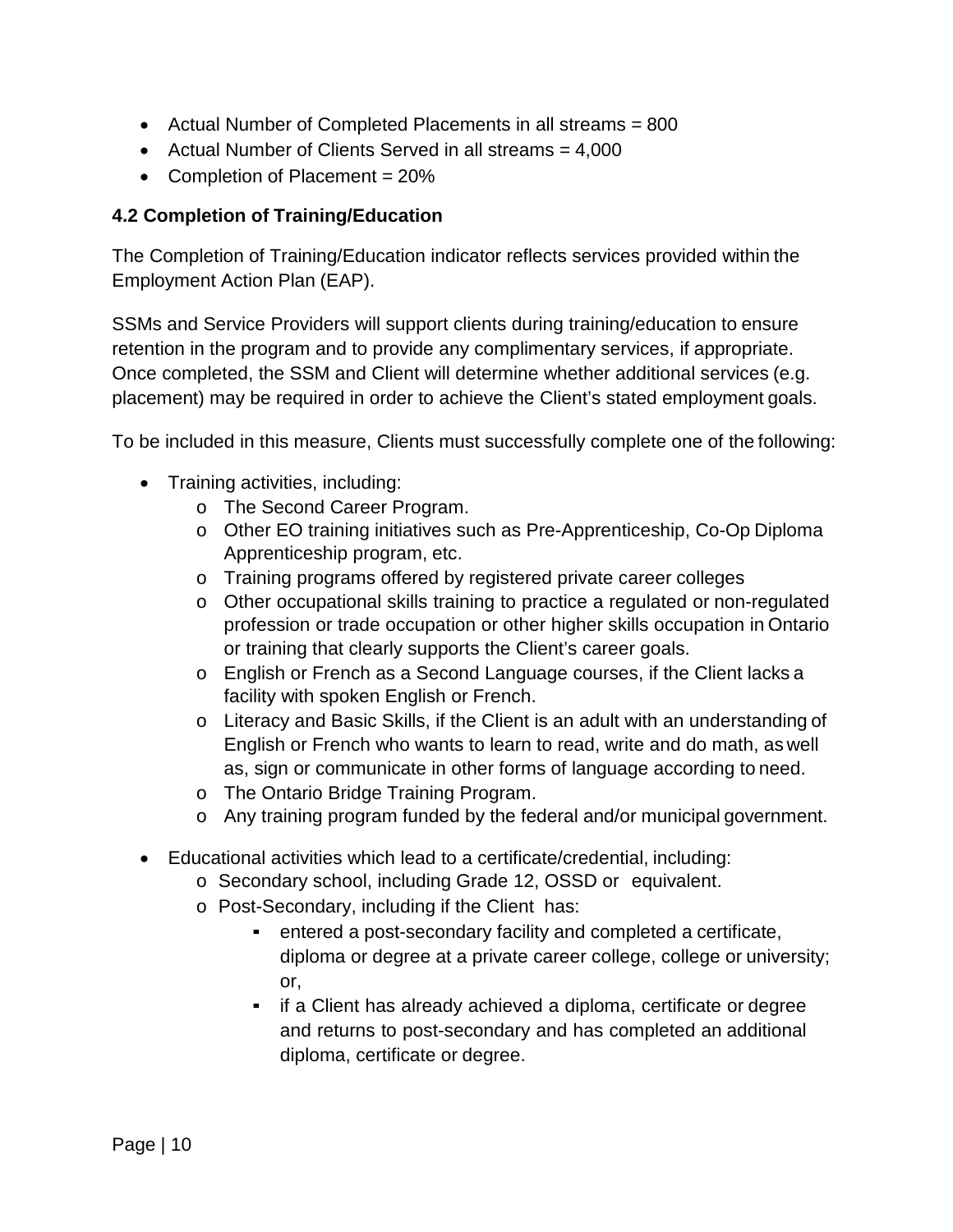- o Academic Upgrading, if the Client has completed academic upgrading working towards a secondary or post-secondary credential/certification.
- o Other, if the Client has completed any other educational program that provides a certificate or diploma.

**Note:** Resource and Information Workshops (e.g. resume writing) and short-term training funded by the Service Provider (e.g. SmartServe, First Aid) do not count against this performance indicator.

This is calculated in the following way:

• Number of completed instances of Training or Education / Total Clients Served

For example (based on year end data):

- Actual Number of Completed Instances of Training/Education in all streams = 2,000
- Actual Number of Clients Served in all streams = 4,000
- Completion of Training/Education = 50%

# **Section 5: Client Satisfaction with Services**

To assess satisfaction with the services provided, Clients must be asked to provide a rated response to the following statements:

- I received the type of services I think I needed.
- The services I received were the right approach for helping me.
- If I were to seek help again, I would seek it from the same place.
- I am likely to recommend the program to someone looking for similar services as those I received.

Clients will be asked to respond using the following Likert scale:

- Strongly Disagree  $= 1$
- Disagree  $= 2$
- Neither Agree or Disagree  $= 3$
- Agree  $= 4$
- Strongly Agree  $= 5$

Clients Served must be asked to provide an assessment of their satisfaction with the services received at the three-month checkpoint following the completion of the Employment Action Plan, and regardless of their employment status.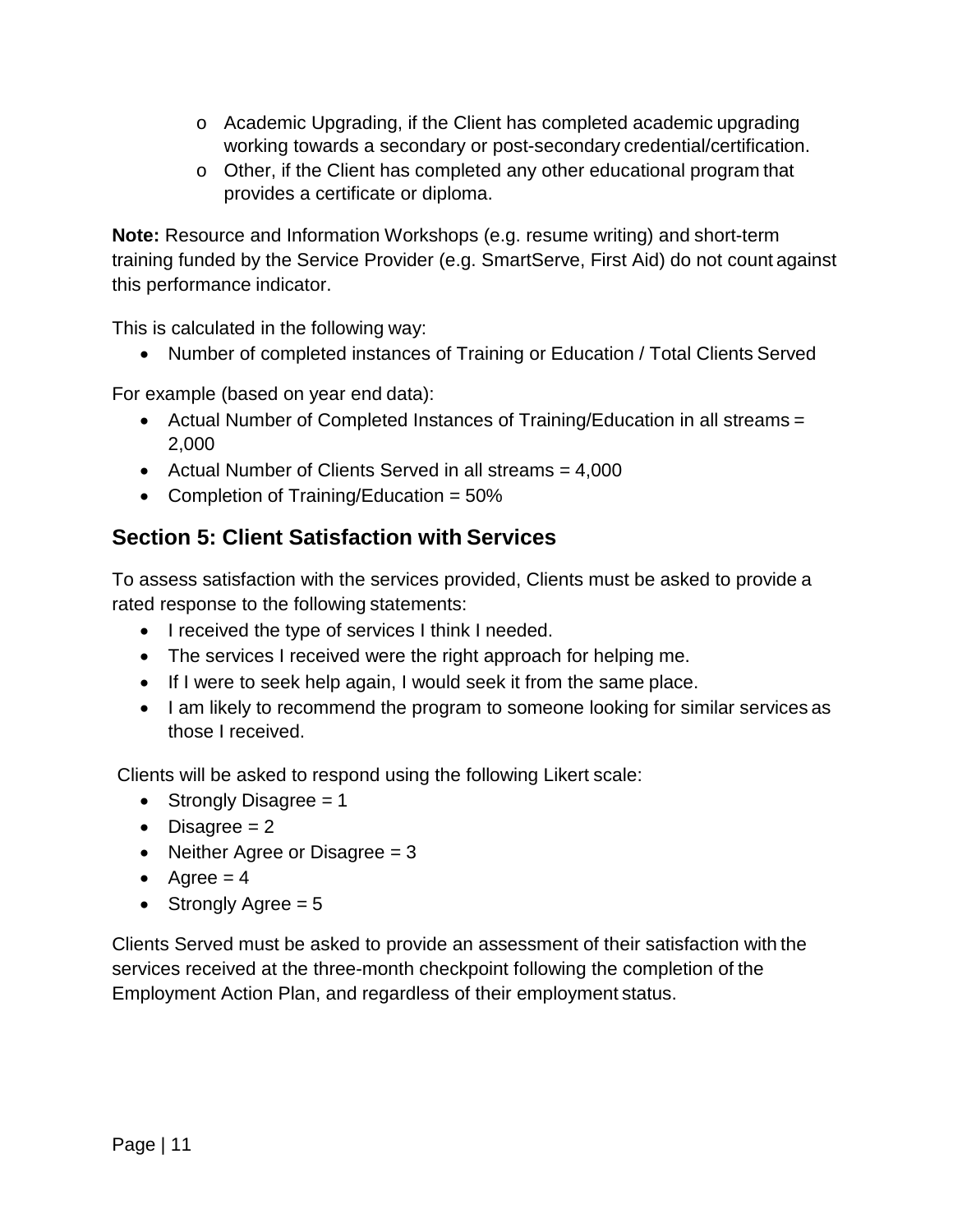Clients must be asked to respond with a score of 1-5, as per the Likert scale noted above, where a 1 indicates that they strongly disagree with the statement and 5 indicates strong agreement with the statement.

The average rating of the four questions will be used to determine the Client's satisfaction. Clients Served with an average Client Satisfaction score of 4 or greater will count as a Satisfied Client.

This indicator will be calculated in the following way:

• Number of Clients Served with an average satisfaction score of 4 or greater/ Total Clients Served

**Note:** The denominator will include all Clients Served who received and were expected to receive a three-month checkpoint.

For example (based on three-month checkpoint data for all Clients Served):

- Actual Number of Satisfied Clients Served = 3,000
- Actual Number of Clients Served = 3,800
- Stream A Achievement of Employment Outcomes = 79%

## **Section 6: Employment Outcomes**

### **6.1 Achievement of Employment Outcomes by Client Segment/Stream**

To be included in this measure, Clients must meet the following criteria:

- The SSM has verified the client working at least 20 hours per week and,
- The Client has met the requirements for Client Served.

This is calculated in the following way:

• Number of Employed Stream A or B or C Clients Served / Number of Stream A or B or C Clients Served

For Year 1 of the prototype phase, this indicator will be measured based on the Client's status at the three-month checkpoint.

For example (based on three-month checkpoint data for Stream A Clients Served):

- Actual Number of Employed Stream A Clients Served = 2,100
- Actual Number of Stream A Clients Served = 2,700
- Stream A Achievement of Employment Outcomes = 78%

In addition to measuring identified performance indicators, the ministry will be developing employment service quality measures through data andmonitoring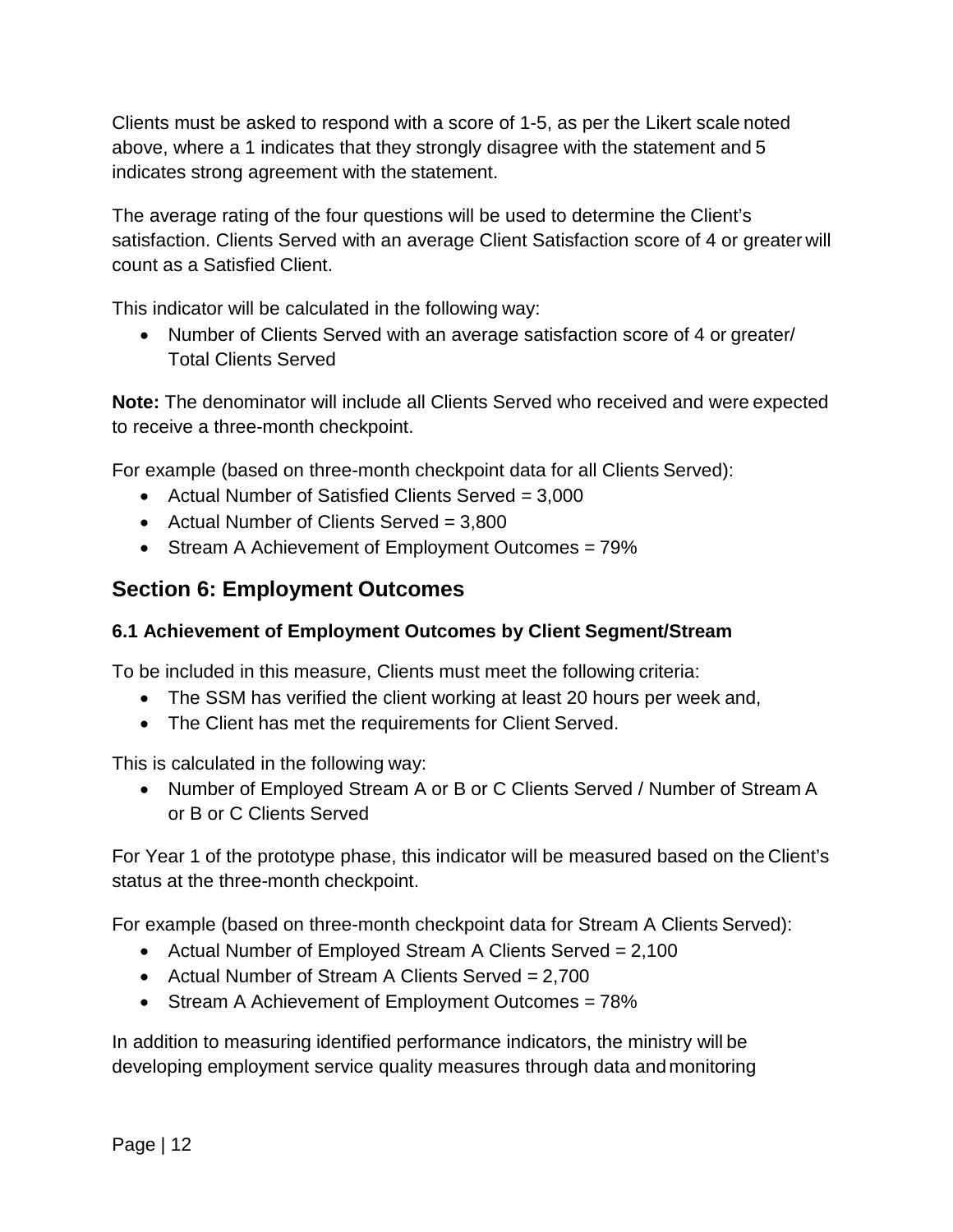requirements, business planning in negotiations with SSMs, and system-level outcome monitoring and evaluation.

# **Section 7: Performance Management Framework Baselines**

# **7.1 Baseline Approach**

The baselines for the PMF inform thresholds which will be used to assess SSM performance in the first year of Integrated ES Delivery. Baselines for PMF measurements have been established by analyzing Employment Ontario data for client service plans closed during the 2018-19 fiscal year in the respective Catchment Areas.

As the ministry will be using a phased-in implementation approach to the PMF, the baselines presented are intended to indicate minimum service level requirements. Throughout the prototype phase as more data becomes available, the ministry will work collaboratively with SSMs to develop more precise measures and targets based on evidence and continuous improvement principles. This will ensure measures account for local conditions, including local labour market and service delivery environments.

# **7.2 Baselines per Catchment Area**

### **7.2.1 Hamilton-Niagara Peninsula Baseline**

| <b>Key Performance Indicator</b>                                | <b>Meeting Baseline</b> |
|-----------------------------------------------------------------|-------------------------|
| <b>Ontario Disability Support Program (ODSP) Clients Served</b> | 4.2%                    |
| <b>General Population Clients with Disabilities Served</b>      | 7.2%                    |
| <b>Indigenous Clients Served</b>                                | 3.2%                    |
| <b>Francophone Clients Served</b>                               | 1.3%                    |
| Youth with Higher Support Needs Served                          | 13.6%                   |
| <b>Newcomer Clients Served</b>                                  | 3.9%                    |
| <b>Completion of Placement</b>                                  | 7.8%                    |
| <b>Completion of Training/Education</b>                         | 5.5%                    |
| <b>Client Satisfaction</b>                                      | 80.4%                   |